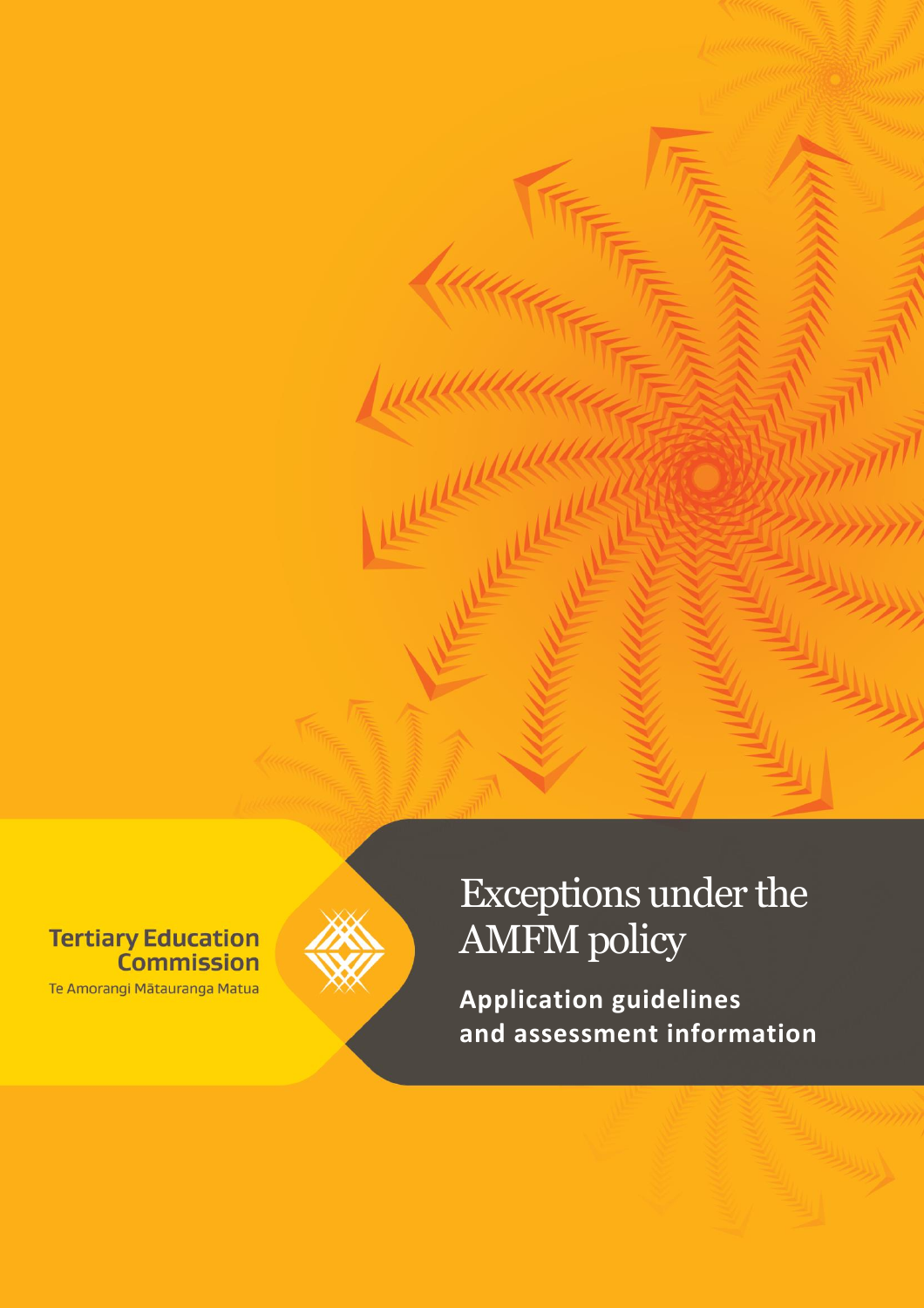Published by the Tertiary Education Commission Te Amorangi Mātauranga Matua

National Office 44 The Terrace PO Box 27048 Wellington, New Zealand

August 2021

#### **Authors**

The Tertiary Education Commission

Every effort is made to provide accurate and factual content. The TEC, however, cannot accept responsibility for any inadvertent errors or omissions that may occur.



This work is licensed under the Creative Commons Attribution 4.0 International licence. You are free to copy, distribute, and adapt the work, as long as you attribute the work to the Tertiary Education Commission and abide by the other licence terms. Please note you may not use any departmental or governmental emblem, logo, or coat of arms in any way that infringes any provision of the Flags, Emblems, and Names Protection Act 1981.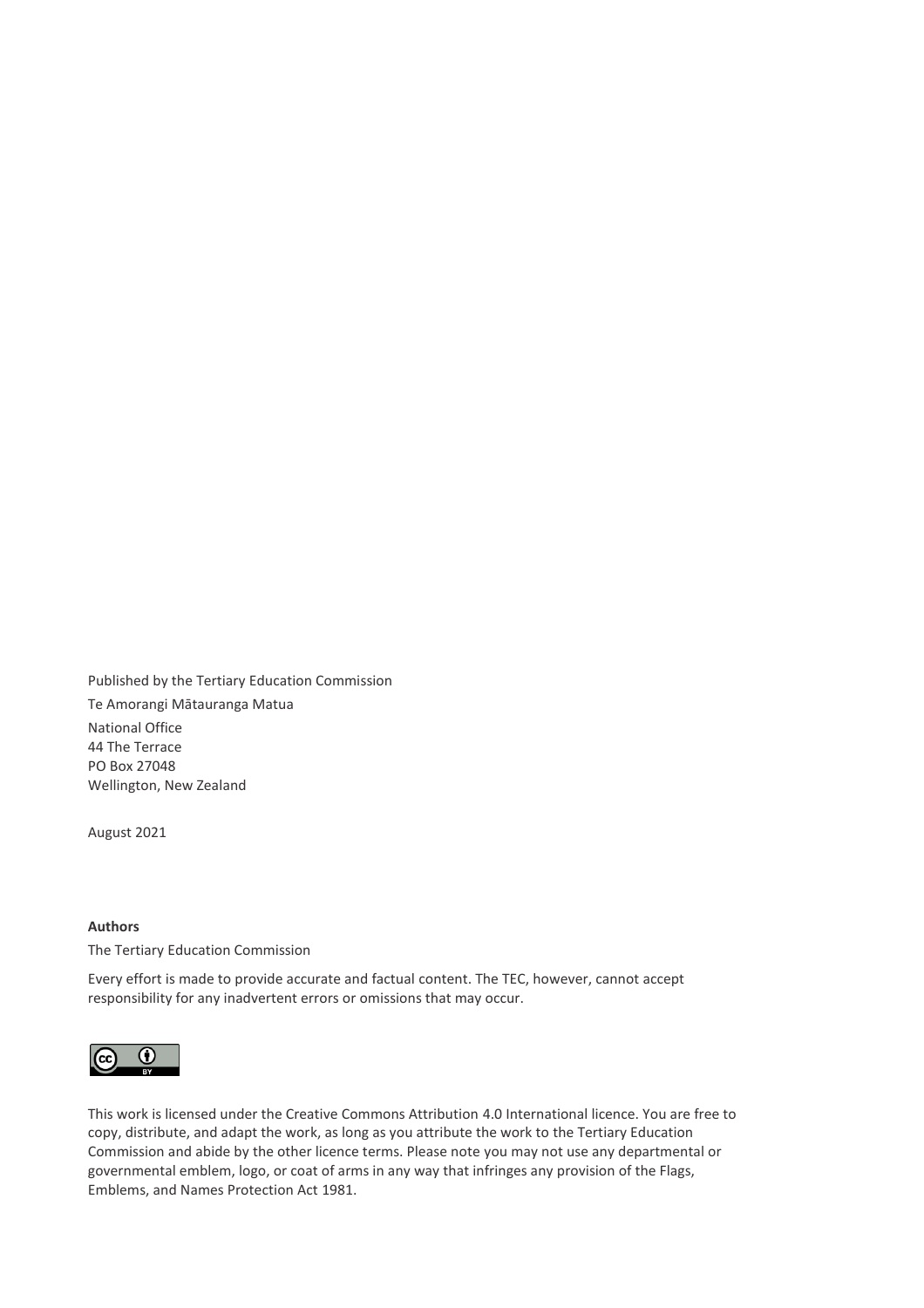## **Contents**

| 1              | Introduction                                                    | 4  |
|----------------|-----------------------------------------------------------------|----|
| $\overline{2}$ | Applying for an exception                                       | 4  |
| 3              | Demonstrating the case for exception                            | 4  |
| 4              | Student body engagement                                         | 5  |
| 5              | Submitting an application and notification of outcome           | 5  |
| 6              | Review of decisions                                             | 5  |
| 7              | Exception application guidelines and templates                  | 5  |
| 8              | Criterion One: Financial viability of the course                | 5  |
| 9              | Criterion Two: Completion rate meets or exceeds the sector rate | 8  |
| 10             | Criterion Three: The course is in some way unique or special    | 9  |
|                | 11 Criterion Four: Aligned to government priorities             | 9  |
| 12             | <b>Business Case</b>                                            | 9  |
|                | 13 Checklist                                                    | 10 |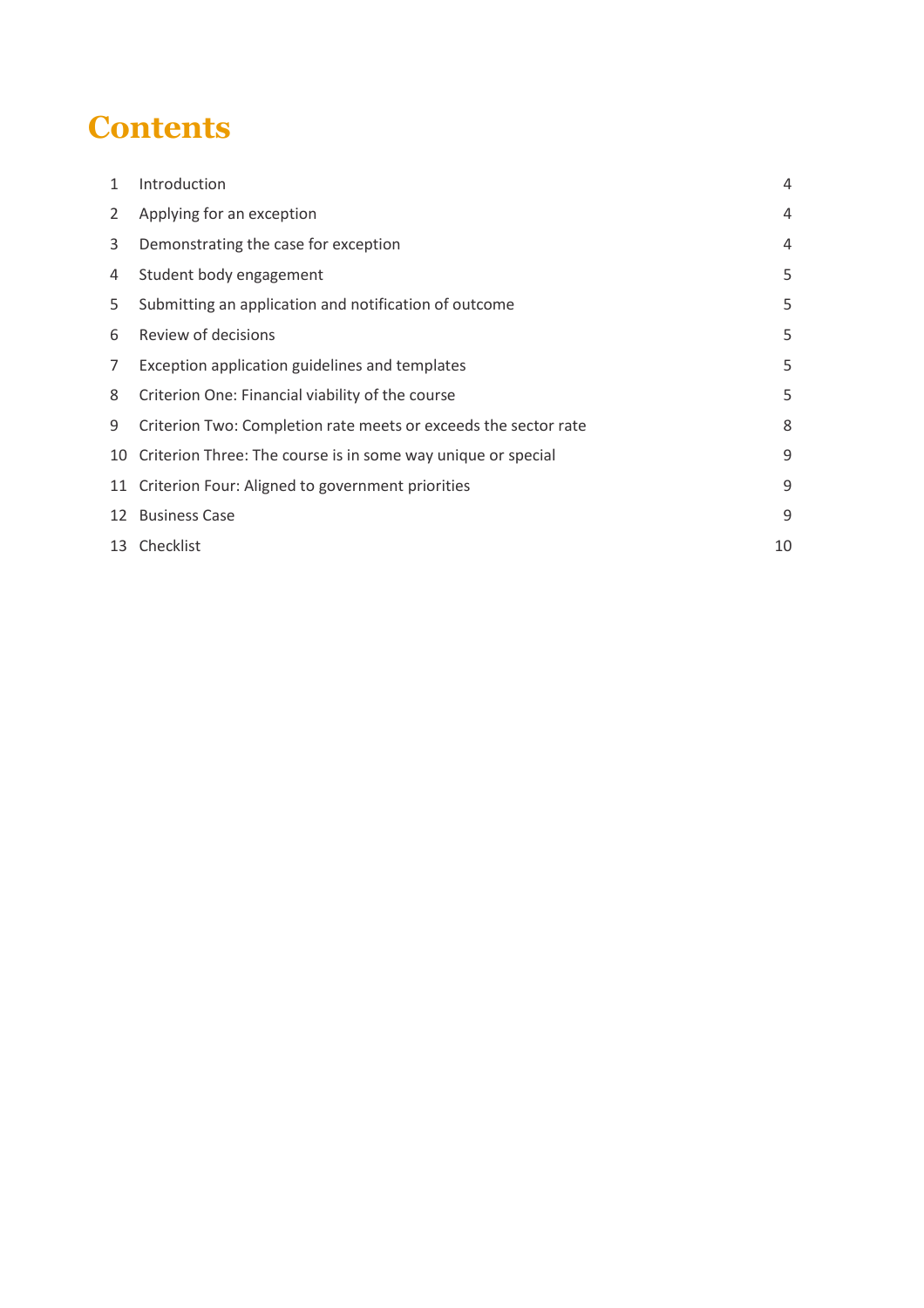## <span id="page-3-0"></span>**1 Introduction**

In exceptional circumstances, tertiary education organisations (TEOs) can apply for exceptions from the annual maximum fee increase permitted under the [Annual Maximum Fee Movement \(AMFM\) policy](https://www.tec.govt.nz/funding/funding-and-performance/funding/fund-finder/student-achievement-component-provision-at-level-3-and-above-on-the-nzqf-fund/qualifications-and-courses/#AccordionItem4907)[.](http://www.tec.govt.nz/funding/funding-and-performance/funding/fund-finder/sac-level-3-and-above/qualifications-and-courses/) The policy applies to non-degree, undergraduate and postgraduate courses.

The maximum allowable fee increase for 2022 is 1.7%. A TEO may apply for an exception to this limit to allow course fees to increase by up to an additional 1.7% above the 1.7% permitted.

## <span id="page-3-1"></span>**2 Applying for an exception**

A TEO wishing to seek an AMFM exception should prepare a case providing the information outlined below. For tertiary education institutions (TEIs), the application must be authorised and signed by a delegated authority of the TEI Council. For private training establishments (PTEs), the application must be authorised and signed by the PTE Chief Executive or Board Chair.

These guidelines describe the specific requirements that you must follow. They also indicate the information that you will need to provide to us. The guidelines are not an exhaustive list. You are responsible for providing enough suitable evidence to allow us to make an appropriate decision. A set of [templates](https://www.tec.govt.nz/funding/funding-and-performance/funding/fund-finder/student-achievement-component-provision-at-level-3-and-above-on-the-nzqf-fund/qualifications-and-courses/#AccordionItem4907) is provided to ensure the appropriate information is provided. These must be used when applying for an exception. Applications not prepared in accordance with these guidelines may be ineligible for full assessment.

You should provide any other relevant information to support your case. You must provide evidence that increasing fees will not negatively impact on student access, as this would compromise achievement of the Tertiary Education Strategy (TES). You must also address any potential negative effects of increasing fees by up to an additional 1.7% in addition to the 1.7% already permitted.

We will investigate the relevant range of alternative provision to determine whether arguments addressing the special criterion are reasonable.

Each TEO needs to ensure that it provides all the information needed. We will not seek further information beyond any necessary clarification.

## <span id="page-3-2"></span>**3 Demonstrating the case for exception**

To qualify for an exception you must demonstrate to us that you have exceptional circumstances requiring an exception. Your application must meet **all** of the following criteria to gain an exception:

- 1. The TEO is unable to support the course(s) or training scheme while remaining viable.
- 2. For a course that is part of a programme leading to a qualification at levels 3-8 on the New Zealand Qualifications Framework (NZQF), the completion rate for the qualification met or exceeded the median performance benchmark for that level in the previous year.
- 3. The TEO can demonstrate that the course is in some way unique or special, for example, that there are no local alternatives to the course.
- 4. Not allowing an exception will prevent the TEO from making a significant contribution to the achievement of one or more the Government's priorities, as set out in the current Tertiary Education Strategy.

We may consider information not in your application and may seek to verify anything contained in your application. We will also consider submissions from the relevant student bodies in relation to the assessment criteria.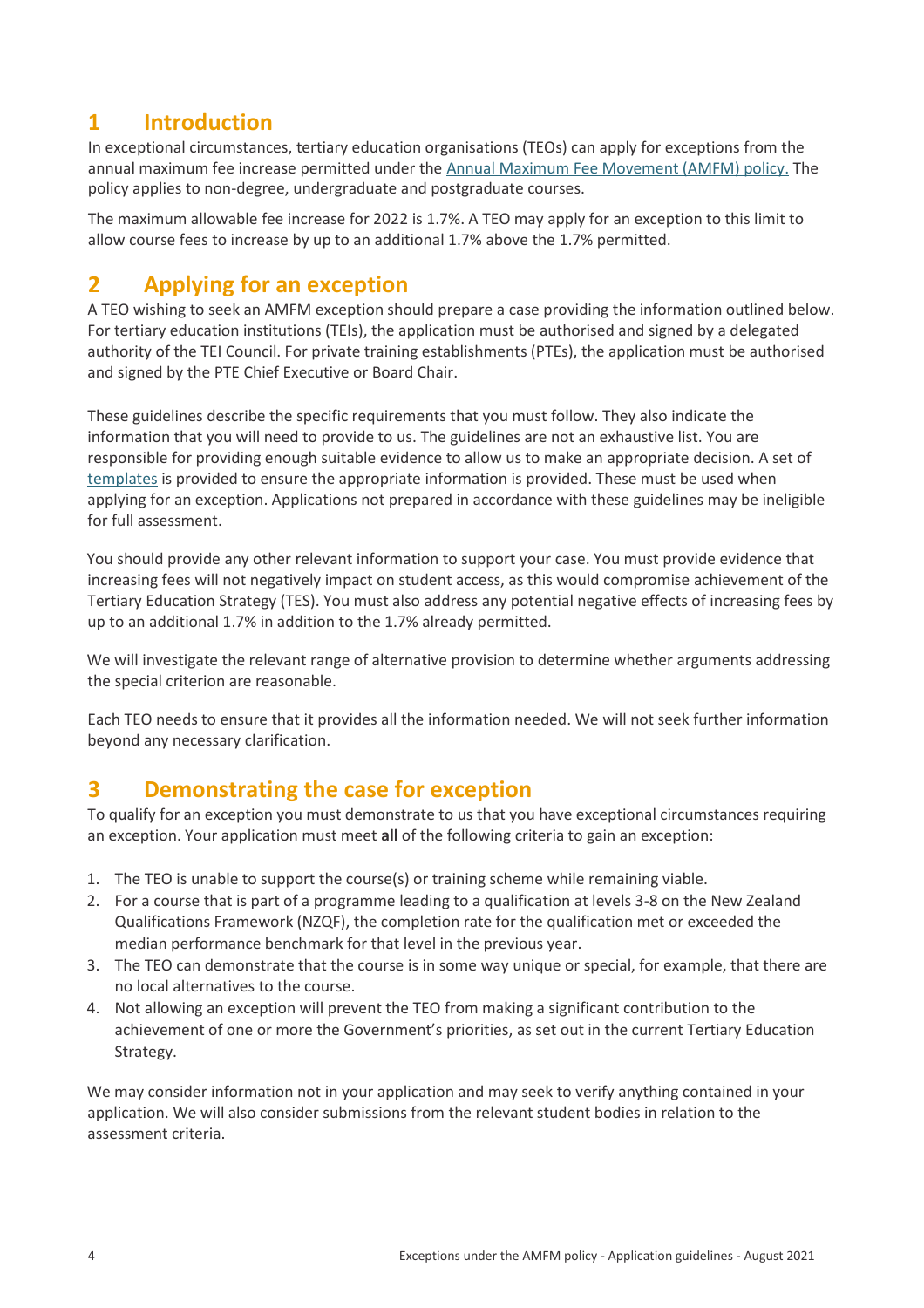## <span id="page-4-0"></span>**4 Student body engagement**

You must also advise any relevant student body of your application so they have an opportunity to provide a submission to us about your application, and confirm that you have advised them.

- › Each TEI must, as a minimum, advise the relevant student body or bodies' representative on its Council that it is considering an application, with sufficient notice for feedback when the Council discusses the application. The TEI must also provide a copy of its application to the student body or its Council representative when submitting its application.
- › A PTE must provide us documentation that it has advised the relevant student body or bodies, **OR** confirm that there is no student body with which it could consult.
- › Student bodies should send their submissions direct to the TEC, by email to [customerservice@tec.govt.nz](mailto:customerservice@tec.govt.nz), with subject line "[TEO name] - 2022 AMFM exception application".

## <span id="page-4-1"></span>**5 Submitting an application and notification of outcome**

Email your application (or student body feedback) to [customerservice@tec.govt.nz,](mailto:customerservice@tec.govt.nz) with the subject line **"EDUMIS – Name – 2022 AMFM exception application"** no later than **5:00pm on Tuesday 30 November 2021.** 

Submissions from student bodies should be received within seven days of the submission of your application, and no later than **5:00pm Tuesday 7 December 2021.**

We will acknowledge receipt of applications via email within five business days. You will be notified about the outcome of your application by email.

## <span id="page-4-2"></span>**6 Review of decisions**

You, or the relevant student body, may seek a review of our decision if you believe:

- › there has been a *substantial misapplication* of the criteria to the information *as supplied* in your application (note: no new information may be introduced), or
- › the process requirements of established Administrative Law as currently applied in New Zealand have not been appropriately followed.

## <span id="page-4-3"></span>**7 Exception application guidelines and templates**

Please ensure that information is provided as detailed below and using the templates provided. You may add further lines if you need to provide more information. The "Key decision points" in the application assessment template will be used as the primary basis for assessment. All applications need to have clear, specific and quantifiable details addressing the key decision points relevant to the basis of the application.

Please ensure that spreadsheet templates are completed and sent in electronic form (saved as .xls or .xlsx) to the [customerservice@tec.govt.nz.](mailto:customerservice@tec.govt.nz)

Financial information must be GST exclusive, in accordance with generally accepted accounting practice.

## <span id="page-4-4"></span>**8 Criterion One: Financial viability of the course**

*The TEO is unable to support the course(s) while remaining financially viable* Costings need to include TEO-level information in all cases. For applications below TEO level, costing must also be undertaken at the level at which the application for exception is made **AND** all levels above.

This means applications at:

- › individual course or qualification level should list the costings for:
	- ‒ the courses / qualifications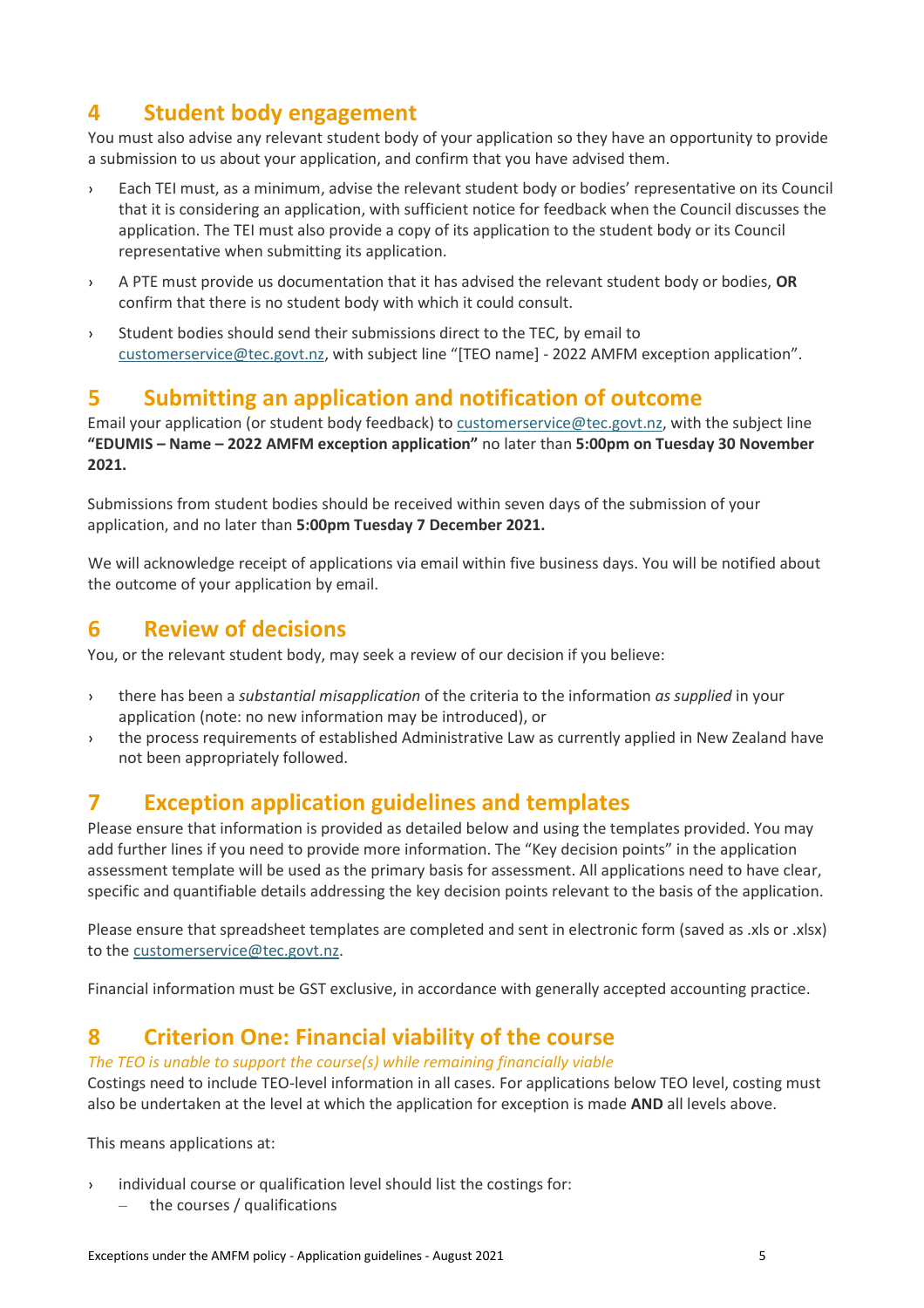- $-$  the department or division that the course / qualification is in, and
- $-$  the TEO as a whole
- › department or division level should list the costings for:
	- ‒ the department or division, and
	- ‒ the TEO as a whole
- › TEO-level should list costing for:
	- the TEO as a whole.

TEOs should provide information on the following, at the relevant level(s), in the worksheets, "2020 comparative data", "2021 comparative data", and "2022 Exception year" (forecasts where applicable):

- › the number of students, the income and the fees charged for the course(s)
- › other student-based income
- › research income
- › other government income
- non-education related income
- $\rightarrow$  the costs attributable to the course(s), along with any explanations for the apportionment / costing, under the headings:
	- ‒ *remuneration paid to owners / directors*: include all remuneration, including directors' fees and salaries, including that paid for academic services (if any). Note: any academic remuneration paid to owners should be deducted from the total for "academic remuneration"
	- ‒ *academic remuneration*: the direct cost of all staff (full time, part time and contract staff) who undertake academic roles within the course(s)
	- ‒ *technical remuneration*: the direct cost of all staff (full time, part time and contract staff) who provide technical or similar support to students enrolled in the course(s) and / or the academic staff teaching that course(s)
	- ‒ *operating expenses*: the direct operating expenses (e.g. consumables, travel, equipment, maintenance, library and other course and research expenses) which are incurred to support students enrolled or staff teaching the course(s)
	- ‒ *depreciated, amortised and lease expenses*: the depreciation, amortisation and lease expenses relating to equipment, facilities and space used by (or allocated to) the course(s)
	- ‒ *occupancy expenses*: the non-depreciation / lease expenses that relate to building space used (or allocated to) the course(s)
	- ‒ *indirect costs attributable to course*(s) (e.g. such as central administrations charges as costs relating to the TEO as a whole) and explanation of the rationale for the apportionment of these costs
	- ‒ *unusual or non-recurring costs* (not accounted for in the above categories): how these projections for 2022 will be affected by granting of the exception.

TEOs should provide information by department concerning the following:

- › the number of equivalent full-time students (EFTS)
- › average fees
- › the range of qualifications offered
- › all funding received from government
- evidence to support the case that the ability to cross-subsidise does not exist because of the extent of the total surplus from all sources.

Complete the information, financial figures and forecasts for your organisation as a whole using the worksheet "Annual accounts data". This requires two years of actual data, a current year forecast and forecasts for the next two years.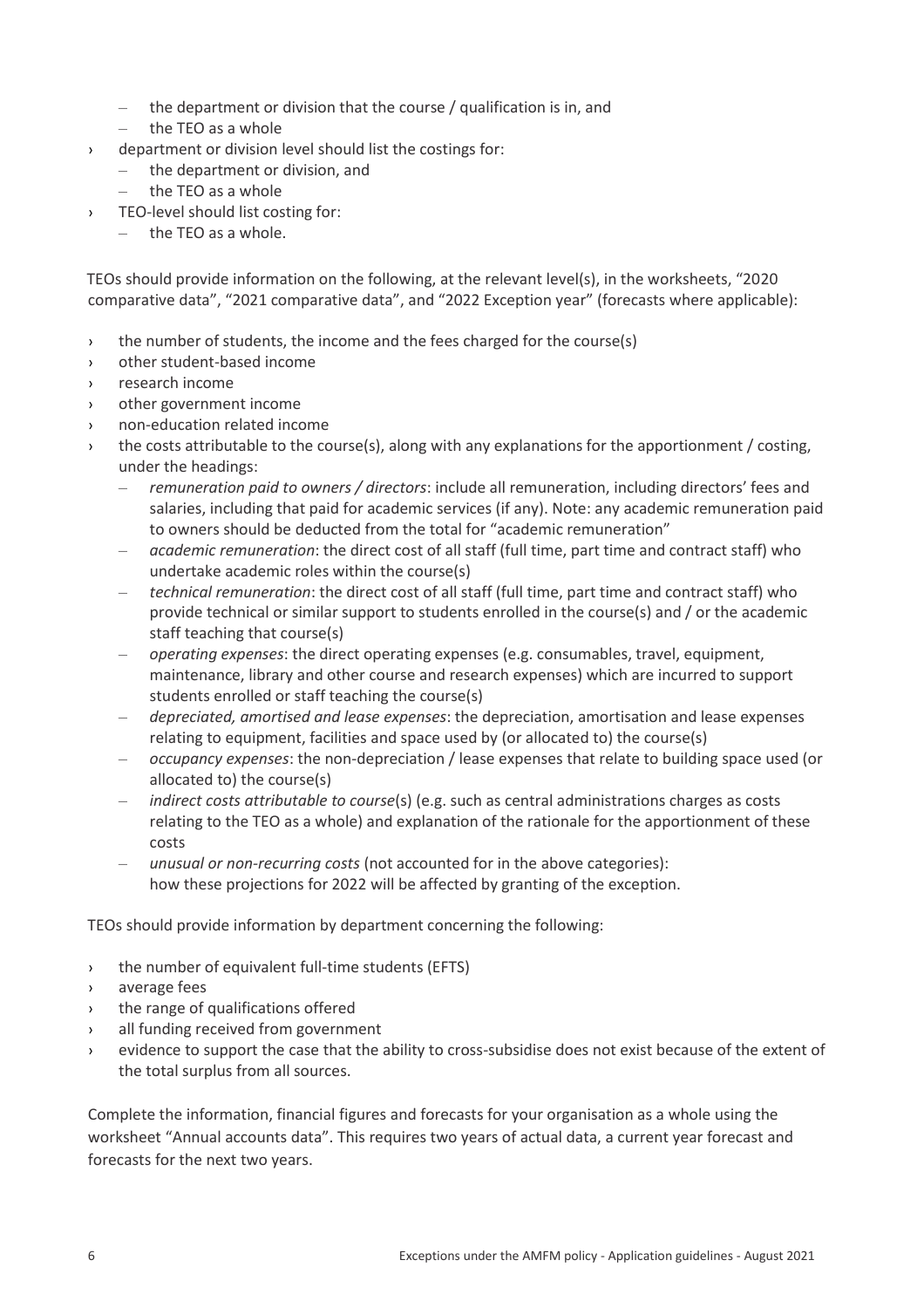You will need to advise what percentage increases are planned for all other courses at your organisation. If less than 1.7% please advise why. Please complete the template "Other Fee Increases".

Your application must address the financial impact of both:

- › running the course(s) without the additional 1.7% fees; and
- › not running the course(s) at all (on the basis of what would be done instead if the course(s) was / were not run).

#### **Assessment of Criterion 1**

Income from all sources will be used in assessing this criterion. This information will be expected to align with your TEO's published annual accounts.

Course-specific information provides an indication of the contribution the income generated by the course(s) makes toward organisational costs.

#### **Financial information**

You must have your financial projections and analysis reviewed and verified by an independent chartered accountant. The chartered accountant's assurance report must be submitted independently to the TEC, not with the application. It can be sent by email to [customerservice@tec.govt.nz,](mailto:customerservice@tec.govt.nz) with subject line **"Organisation Name – AMFM exception application"** as soon as possible after your submission, and no later than **5:00pm on Tuesday 30 November 2021.**

We may also consider any other financial information available to the TEC.

#### **Scope of assurance**

The independent chartered accountant must provide assurance:

- › that the financial forecasts, and financial information provided are accurate and robust
- › that the costing practices and financial forecasts in the application are consistent with internal management reporting
- › on the effect of any transfer pricing or related party transactions
- › on the financial solvency and viability of the entity seeking an exception and the courses and programmes where an exception is being sought.

#### **Assessment of financial viability**

Our assessment of financial viability for PTEs will look at two factors.

- 1. The TEO's solvency before and after the proposed exception, where the test is that used in the Companies Act 1993:
	- a. is the TEO able to meet its bills as they fall due? and
	- b. are the TEO's total assets greater than its total liabilities?
- 2. Is the TEO able to operate with a surplus currently and over the near future?

For TEIs, we will consider whether the financial projections meet our [TEI Financial Monitoring Framework](http://www.tec.govt.nz/funding/funding-and-performance/monitoring-tertiary-education-sector/financial/) (FMF) measures, for example:

- 1. Is the surplus from all sources projected to be less than 1.7% of revenue in 2022; and
- 2. Is the cash-flow projected to be less than the 111% guideline in 2021?

In most cases, in determining the need for an exception, we will primarily look at the effect any exception will have on whether you can, over the long term, operate in surplus (test 2).

We will look specifically at what effect the student fee has, along with other factors, on financial viability.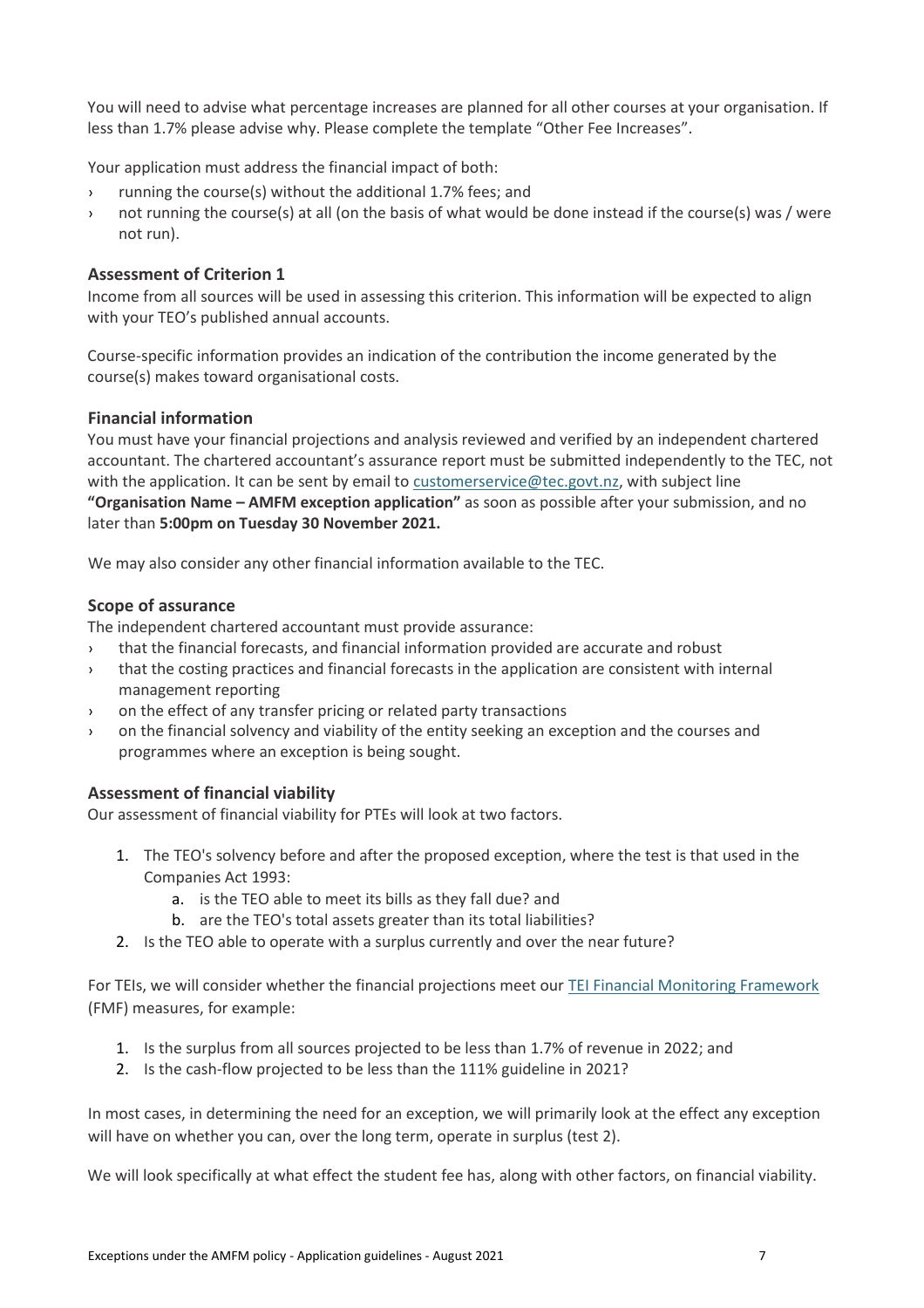We provide a template assurance report for the chartered accountant's financial review and verification.

#### **TEIs**

The analysis includes financial performance measures such as the operating surplus ratio, liquidity ratio and contribution margin ratio. These apply at the TEI level and course / qualification level as relevant.

#### **PTEs**

The chartered accountant's assurance report will need to confirm that the following are "at arms-length" and do not contain "transfer pricing" that unduly and materially affects the reported profitability of the applicant:

- 1. the level of remuneration paid to shareholders / owners; and
- 2. related party transactions. $<sup>1</sup>$ </sup>

## <span id="page-7-0"></span>**9 Criterion Two: Completion rate meets or exceeds the sector rate**

*For a course that is part of a programme leading to a qualification at level 3-8 on the NZQF, the completion rate for the qualification met or exceeded the median performance benchmark for that level in the previous year* 

Each course in your application must have its intended qualification meet or exceed the qualification completion rate for the sector to be eligible for an exception.

Your qualification completion rate will be compared to the 2020 cohort-based qualification completion rate (all sectors) for the relevant NZQF group, in line with the table below. To accommodate impacts of Covid-19 you may use whichever figure is higher from your 2019 or 2020 qualification completion rate for the comparison. The sector qualification completion rate sums the number of completions across all TEOs and divides by the number of learners in the cohort group or level across all TEOs.

Your performance data must be provided in the financial data template.

You need to obtain your qualification completion rate for the intended qualification that your course belongs to via Ngā Kete using the 'My Performance – SDR App'.

When you are in the app, select the 'Intended qualification and completed qualification' sheet. For the reporting year select '2019' or '2020', for the source of funding select 'Student Achievement Component'. You can then select the qualification from the 'Learners enrolled by intended qualification title' chart. You may use either your 2019 or your 2020 completion rate for that qualification for the comparison – please indicate which year you have used.

| NZQF group                 | 2020 cohort-based qualification<br>completion all of sector rate |
|----------------------------|------------------------------------------------------------------|
| Level 3                    | 61.5%                                                            |
| Level 4-7 non-degree       | 57.8%                                                            |
| Level 7 degree and level 8 | 61.2%                                                            |

Each course subject to the application must meet or exceed the benchmark to be eligible for an exception, even if the application is at a departmental or organisational level.

 $\overline{a}$ 

<sup>1</sup> A "related party" is as defined in the External Reporting Board: New Zealand International Accounting Standard 24 - Related Party Disclosures.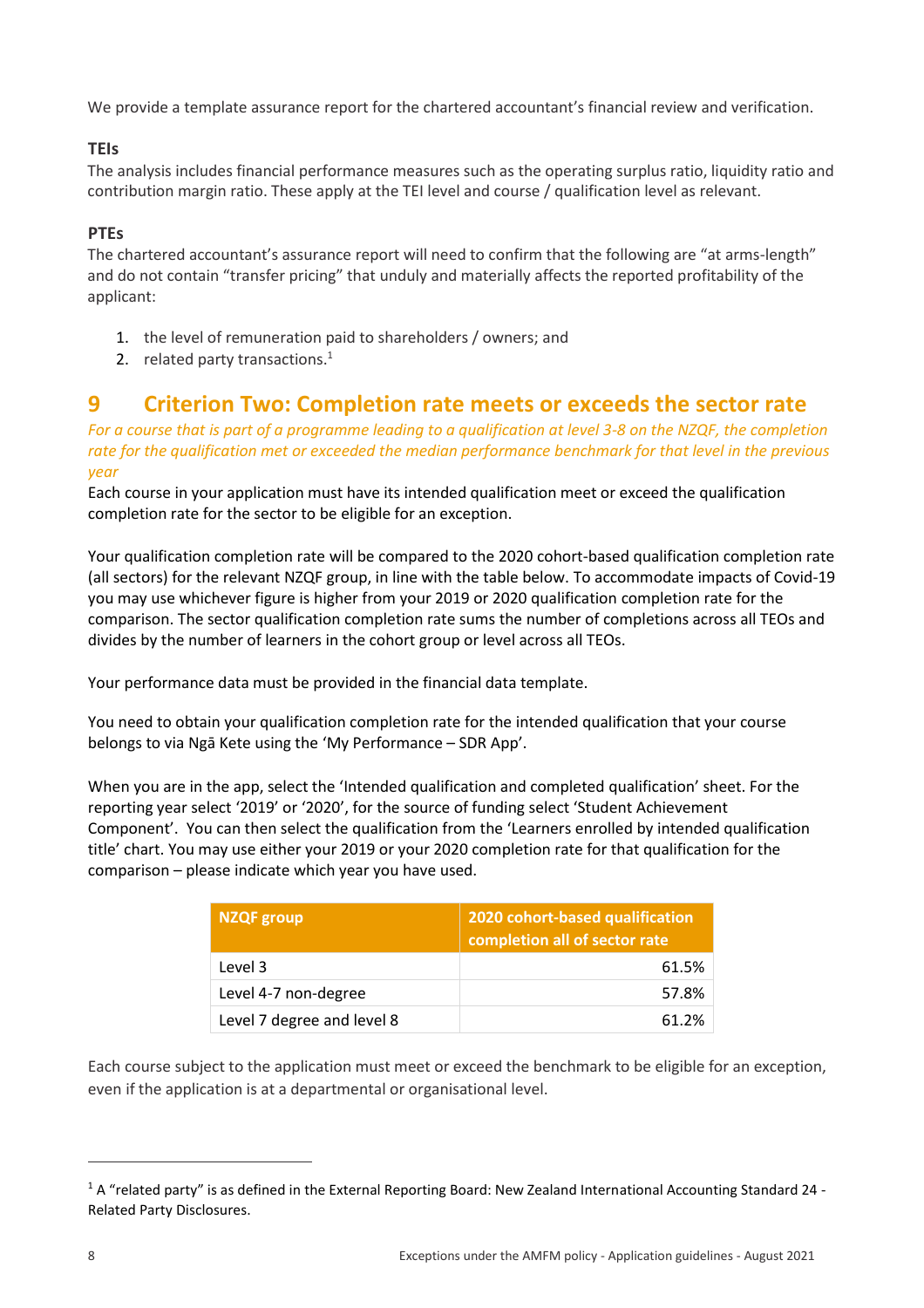## <span id="page-8-0"></span>**10 Criterion Three: The course is in some way unique or special**

*The TEO can demonstrate that the qualification, of which the course is a part of, is in some way unique or special, for example, that there are no local alternatives to the course available* 

This criterion may be met by uniqueness or scarcity of national provision, or scarcity of alternative regional provision. We will give particular consideration to situations where not increasing the fees would severely restrict access for a segment of the student population identified in the TES.

We will investigate the relevant range of alternative provision to determine the reasonableness of the arguments presented.

## <span id="page-8-1"></span>**11 Criterion Four: Aligned to government priorities**

*Not allowing an exception will prevent the organisation from making a significant contribution to the achievement of one or more of the Government's priorities, as set out in the current Tertiary Education Strategy*

A TEO should provide evidence to demonstrate that applying the AMFM limit would compromise making a significant specific identifiable contribution towards the TES.

#### **Assessment of Criterion 4**

In assessing this information, we will consider the current TES priorities:

- › Ensure places of learning are safe, inclusive and free from racism, discrimination and bullying.
- › Have high aspirations for every learner/ākonga, and support these by partnering with their whānau and communities to design and deliver education that responds to their needs, and sustains their identities, languages and cultures.
- › Reduce barriers to education for all, including for Māori and Pacific learners/ākonga, disabled learners/ākonga and those with learning support needs.
- › Ensure every learner/ ākonga gains sound foundation skills, including language, literacy and numeracy.
- › Meaningfully incorporate te reo Māori and tikanga Māori into the everyday life of the place of learning.
- › Develop staff to strengthen teaching, leadership and learner support capability across the education workforce.
- › Collaborate with industries and employers to ensure learners/ ākonga have the skills, knowledge and pathways to succeed in work.
- › Enhance the contribution of research and mātauranga Māori in addressing local and global challenges.

You will need to address one or more of these key aspects of the TES, particularly in terms of the specific strategies and objectives identified in the TES. We will look for a strong case for exception in one or more of these aspects, along with an absence of concerns regarding the remaining aspect(s). A TEO must provide evidence that increasing fees will not negatively impact on any of these aspects. A TEO must address any foreseeable negative effects on any of these aspects.

## <span id="page-8-2"></span>**12 Business Case**

You should support your application with a simple business case, in the following terms.

Firstly, you should establish a business case based on the most sensible or likely coping strategy if an exception were not granted: the strategy which would cause the least impact on education provision and your TEO's overall operation.

- › Describe the coping strategy or strategies you would implement.
- › Describe briefly other viable coping strategies considered.
- › Explain why the chosen strategy would have less impact than the others and why it was chosen.
- › Describe how implementing the chosen strategy would, if an exception were not granted, compromise contribution toward the TES, in a way that demonstrates "exceptional circumstances" beyond the normal range of business resourcing decisions.